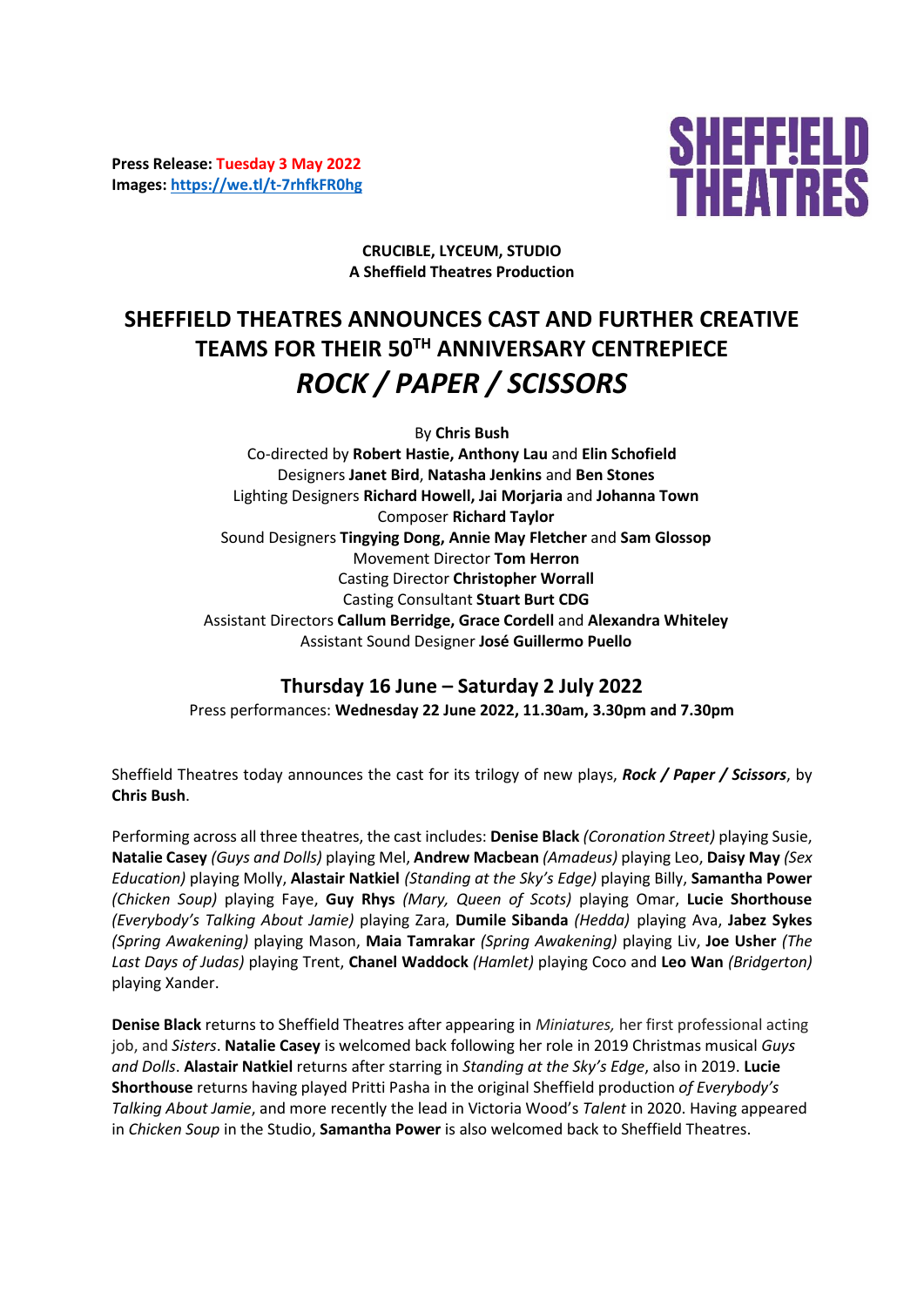**Andrew Macbean, Daisy May, Guy Rhys, Dumile Sibanda, Jabez Sykes, Maia Tamrakar, Joe Usher, Chanel Waddock** and **Leo Wan** all make their Sheffield Theatres debut. Four of the roles have been written by Chris Bush specifically for actors who graduated during the pandemic; to ensure them a platform after having launched their careers in such difficult and unprecedented circumstances.

Additional members of the creative team are also announced: joining the previously announced codirectors **Robert Hastie**, **Anthony Lau** and **Elin Schofield**, and designers **Janet Bird** (*Paper* in the Lyceum Theatre), **Natasha Jenkins** (*Scissors* in the Studio Theatre) and **Ben Stones** (*Rock* in the Crucible Theatre), are: Lighting Designers **Richard Howell**, **Jai Morjaria** and **Johanna Town**; Composer **Richard Taylor**; Sound Designers **Tingying Dong, Annie May Fletcher** and **Sam Glossop**; Movement Director **Tom Herron**; Casting Director **Christopher Worrall**, Casting Consultant **Stuart Burt CDG** and Assistant Sound Designer **José Guillermo Puello.** The Assistant Directors are **Callum Berridge, Grace Cordell** and **Alexandra Whiteley,** with Alexandra and Callum joining the creative team as current members of Sheffield Theatres' Bank Cohort for 2022.

*Rock / Paper / Scissors* are three new plays by **Chris Bush** (*Standing at the Sky's Edge*). The centrepiece of Sheffield Theatres' 50th Anniversary celebrations, the plays will see all three Sheffield spaces – The Crucible, Studio and Lyceum theatres – unite to stage Chris's new trilogy of plays*.* Three interlinked but standalone plays will tell the story of a Sheffield scissor manufacturer and the three generations feuding over what happens to the factory site. In a theatrical first, the same cast perform in the Crucible, Lyceum and Studio simultaneously, dashing between scenes, when a character exits one stage, they arrive on another.

*Rock / Paper / Scissors* runs at Sheffield Theatres from **Thursday 16 June – Saturday 2 July 2022.**  Tickets can be booked through the Box Office in person, over the phone on **0114 249 6000** or at **sheffieldtheatres.co.uk**. Accessible performances are available.

**- ENDS -**

For national press enquiries about Sheffield Theatres, please contact: **James Lever | E [james@joallanpr.com](mailto:james@joallanpr.com) | M 07753 222 768 | T 020 3997 7477 Kitty Greenleaf | E [kitty@joallanpr.com](mailto:kitty@joallanpr.com) M 07545 131 539 | T 020 3997 7477 Jo Allan | [E jo@joallanpr.com](mailto:jo@joallanpr.com) | M 07889 905 850 | T 020 3997 7477**

For local press enquiries about Sheffield Theatres, please contact: **Carrie Askew |[E c.askew@sheffieldtheatres.co.uk](mailto:c.askew@sheffieldtheatres.co.uk) |T 0114 201 3840**

## **CRUCIBLE / LYCEUM / STUDIO THEATRES A Sheffield Theatres Production ROCK/PAPER/SCISSORS**

By **Chris Bush** Co-directed by **Robert Hastie, Anthony Lau** and **Elin Schofield**

**Thursday 16 June – Saturday 2 July 2022** Press performances **Wednesday 22 June 2022, 11.30am, 3.30pm and 7.30pm**

Three theatres, three plays, ONE cast – all at the same time!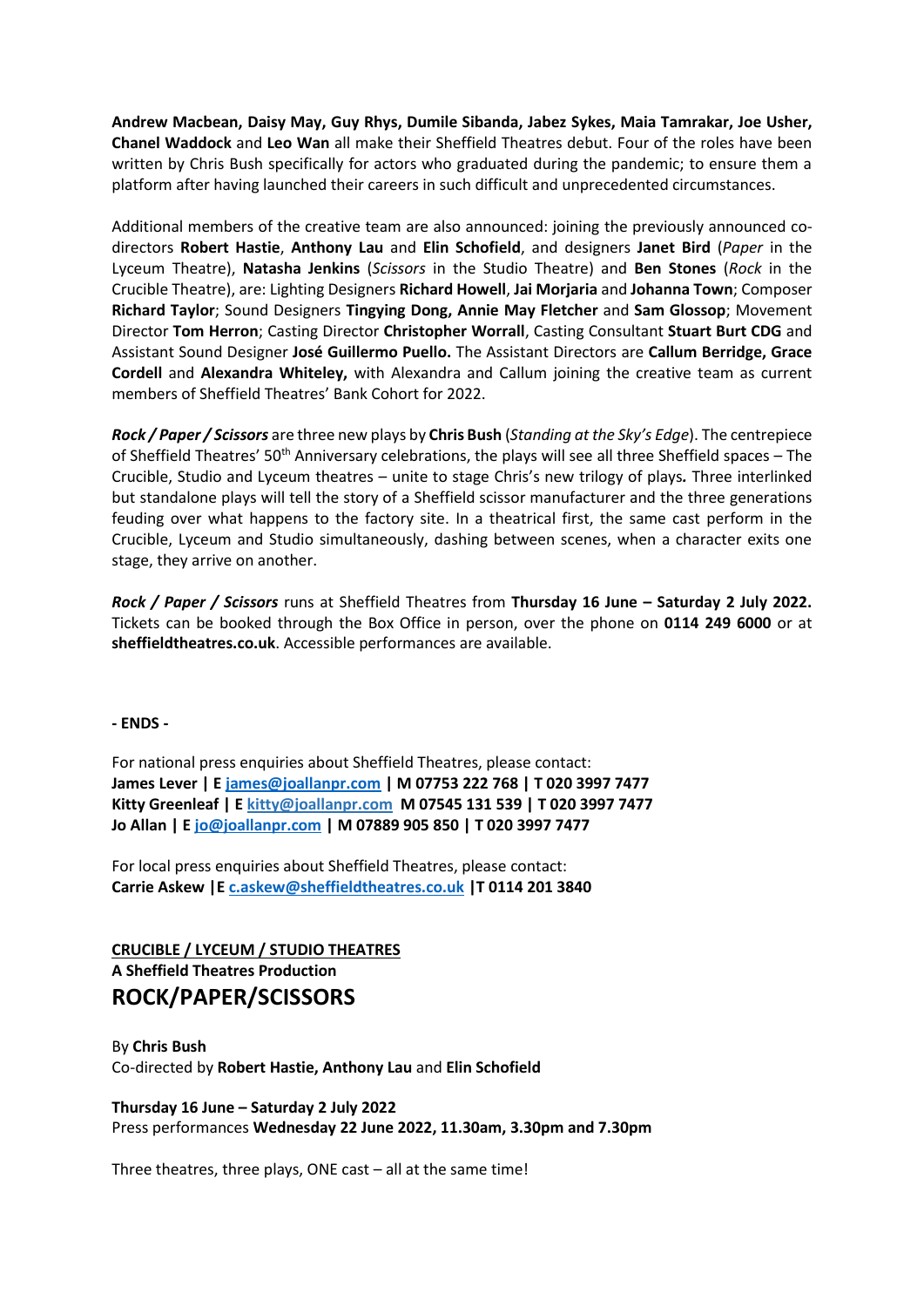In this theatrical first, the same cast perform in the Crucible, Lyceum and Studio simultaneously. Dashing between scenes, when a character exits one stage, they arrive on another. Individual, and interwoven, you can enjoy each on their own. But see them all and be part of the biggest theatre event of the year.

When the owner of a Sheffield scissor manufacturers dies, three generations begin feuding over what happens to the factory site. Transform it into a fashionable music venue, redevelop into luxury office space, or continue as it is, hoping the old business might somehow become profitable again? It's more than bricks and mortar, more than ownership, it's about knowing where you fit in the world – knowing that there's still a place for you.

From **Chris Bush**, the writer of *Standing at the Sky's Edge*, **Rock / Paper / Scissors** are three fresh, funny and heartfelt looks at family, heritage and legacy.

#### **Cast Biographies**

#### **Denise Black** (Susie)

For Sheffield Theatres, credits include: *Sisters* and *Miniatures.* Other theatre credits include: *MUM* (Theatre Royal Plymouth and Soho Theatre);*The Deep Blue Sea* (Chichester Festival Theatre); *The Shadow Factory* (Nuffield Theatre); *Kindertransport* (Nottingham

Playhouse); *Machinal* (Almeida); *The Cherry Orchard* (Sherman Theatre); *Winter Hill* (Bolton Octagon); *Pack* (Finborough Theatre); *Sister Act* (UK Tour) *Calendar Girls* (Tour); *Bedroom Farce* (West Yorkshire Playhouse); *Aristo* (Chichester Festival Theatre); *The Long Road* (Soho Theatre Company); *Roots*; *Yerma*; *Mrs Warren's Profession* (Royal Exchange, Manchester); *The Seagull* (Royal Court); *Grumpy Old Women Live* (Avalon); *The Retirement of Tom Stevens* (Lakeside Arts Centre); *Who's Afraid of Virginia Woolf?* (Liverpool Playhouse) and *The Mistress* (Cardiff Sherman Theatre). Television credits include: *Coronation Street*; *Emmerdale*; *Call the Midwife; Queer as Folk*; *Father Brown; Unforgotten; The Irregulars; Informer; Benidorm*; *Cucumber*; *Doctors*; *Holby City*; *Midsomer Murders*; *Exile*; *Small Island*; *Robin Hood*; *Dalziel and Pascoe*; *Sensitive Skin*; *Doc Martin*; *Casualty*; *New Tricks*; *The Bill*; *No Angels*; *Born and Bred*; *Little Pudding*; *To The Ends of the Earth*; *Hear the Silence*; *Serious and Organised*; *The Bill*; *The Brief*; *Viva Las Blackpool*; *Waking the Dead*; *Daddy's Girl*; *On Home Ground*; *Second Coming*; *Where the Heart Is*; *Daddy's Girl*; *On Home Ground*; *A Good Thief*; *Clocking Off*; *Inspector Lyndley*; *Mersey Beat*; *The Bill*; *How to Love in the 21st Century*; *Peak Practice*; *Sins*; *The Vice*; *Bad Girls*; *The Scarlet Pimpernel*; *The Vanishing Man*; *Things You Do For Love*; *Dangerfield*; *Macbeth*. Film credits include: *Lady of Heaven, The Last Tree*, *Joy Rider*; *Last Orders*. Radio credits include: *Counter-Measures: Rise and Shine*; *Damaged Goods*; *Doctor Who*.

#### **Natalie Casey** (Mel)

For Sheffield Theatres, credits include: *Guys and Dolls.* Other theatre credits include: *Valued Friends* (Rose Theatre Kingston); *Stepping Out* (Vaudeville Theatre); *Things I Know To Be True* (Frantic Assembly/Lyric Hammersmith/UK Tour); *Sex And The Three Day Week* and *The Flint Street Nativity* (*Liverpool Playhouse*); *Albion* (*Bush Theatre*); *9 To 5* (Ambassadors Theatre Group/UK Tour); *Abigail's Party* (Menier Chocolate Factory Productions/ Royal Theatre Bath/ Wyndam's Theatre); *Legally Blonde* (Sonia Friedman Productions); *The Invisible Man* (Menier Chocolate Factory Productions); *Oklahoma!* (Chichester Festival Theatre); *Well* (Apollo Theatre/Trafalgar Studios); *Hobsons's Choice* (Watermill Theatre) and *The Vagina Monologues* (Palace Theatre Manchester). Television credits include: *Agatha Raisin* (Sky 1); *Kerry* (Pilot); *Dave Shakespeare* (Vulture Culture Productions); *Two Pints Of Lager And*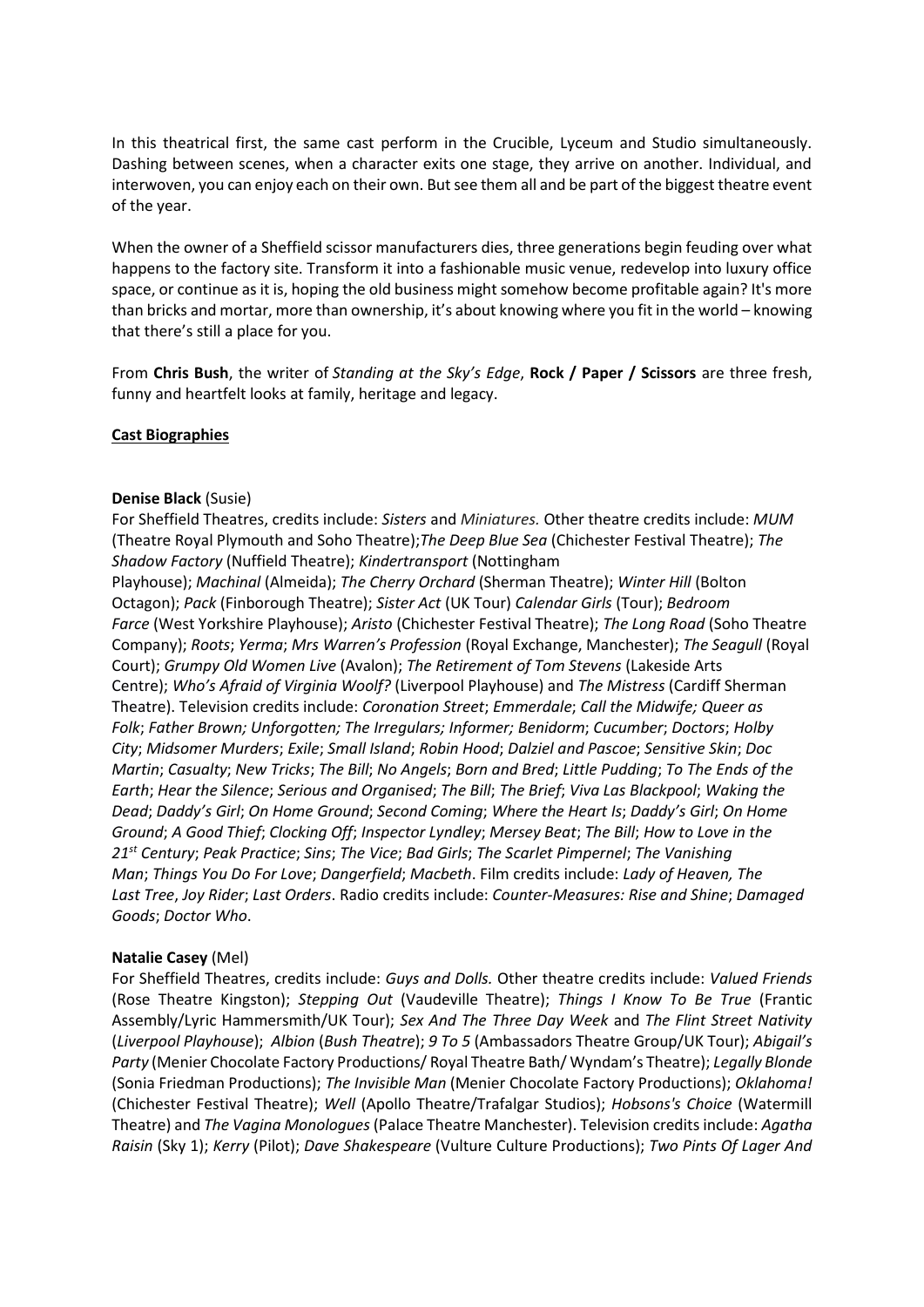*A Packet Of Crisps*(BBC3); *Chopratown,* (BBC) and *Hollyoaks*(Mersey Television). Radio credits include: *No Commitments* and *The Big Toe Show* (BBC).

#### **Andrew Macbean** (Leo)

Andrew Macbean trained at the Bristol Old Vic Theatre School. Theatre credits include: *Under Milkwood, Amadeus* and *Twelfth Night* (National Theatre); *Titus Andronicus, Richard III* and *Measure for Measure* (RSC); *She Stoops to Conquer* (Theatre Royal Bath); *Vanity Fair* (Middle Temple Hall); *Hedda Gabler* (Old Vic); *Twelfth Night* and *Much Ado About Nothing* (Rabble Theatre Co.); *Much Ado About Nothing* (Shakespeare in the Squares); *Richard III* (Shakespeare at the Tobacco Factory, Bristol); *Rough Crossing* (Vienna's English Theatre); *The Trap* (The Clapham Omnibus); *The Little Prince* (The Bike Shed, Exeter); *Killer Joe* (Bristol Old Vic); *Mother Goose* (Northcott); *Twelfth Night, King Lear* and *The Taming of the Shrew* (Creation); *The Picture of Dorian Gray* (European tour); *The Lady's Not for Burning* and *Out of Bounds* (Finborough); *1:36:2600* (Regent's Park); *A Christmas Carol* (Trafalgar Studios) and *Macbeth* (UK tour). Television credits include: *The Pembrokeshire Murders, Abba, Post Code, EastEnders, Keith Lemon's Fit, Whistleblower, Torchwood, Mrs David, The Great Escape, The Wrong Sea, Double Top, Dead Cat and Poirot: Evil Under the Sun. Film includes The Keith Lemon Film. Radio includes Crossparty, Stagefright, We Are Not The BBC* and *Springheel'd Jack.*

#### **Daisy May** (Molly)

Daisy is an actor, writer and comedian. She is the producer, writer and host of the Drag King cabaret *Häus Of Dons*, which is currently touring in the UK. Daisy has been developing her latest two writing projects, which she is also set to star in: *Scrambled*, a one-woman play, and *Kings,* her debut TV Series, written with Isla Ure. Theatre credits include: *Henry V* (Shakespeare's Globe); *Soldier On* (Soldier Arts Academy); *Gigi* (Tabard Theatre) and *Tartuffe, As You Like It* and *Arcadia* (Tobacco Factory Theatres). Television credits include: *Sex Education* (Netflix); *Genius* (Discovery); *The Last Kingdom* (Carnival); *Professor T* (ITV) and *The Last Photograph* (Simon Astaire).

#### **Alastair Natkiel** (Billy)

Alastair trained at the Manchester School of Theatre and continues in further training with the Impulse Theatre Company. For Sheffield Theatres, credits include: *Standing At The Sky's Edge.* Other theatre credits include: *The Merchant of Venice* (Stafford Shakespeare Festival); *Closer Than Ever, Early Birds, Our Boys* (Edinburgh Fringe 2018); *Women on the Verge of a Nervous Breakdown* (Playhouse, West End); *Strangers on a Train* (Gielgud Theatre); *Shrek the Musical* (Theatre Royal, Drury Lane); *The Go-Between* (Trafalgar Studios); *After the Blue* (Jermyn St Theatre); *Muswell Hill* (White Bear); *Laughter in the Rain – The Neil Sedaka Story* (UK No.1 Tour); *What Every Woman Knows* (Manchester Royal Exchange); *The Importance of Being Earnest* (Baron's Court Theatre) and *Dangerous Corner* (Landor Theatre). Television credits include: *Line of Duty* (Seasons 5&6, BBC); *Machines That Built* America (Six West Media); *Casualty* (BBC); *Hollyoaks* (Channel 4); *Coronation Street* (ITV) and *The Marchioness Disaster* (YTV). Films include: *Testing Point* (Project Wilde Ltd); *Mad To Be Normal* (Gizmo Films); *The Innocent* (White Jacket Productions); *Make Aliens Dance* (Annex Films) and *Two Sides* (Mixing Networks Productions). Alastair also works regularly as a voice over artist and has recorded several episodes of *Silver Street* – a radio soap opera for the BBC as well as the recurring role of Ethan Miller in animation series - MINT.

#### **Samantha Power** (Faye)

Samantha trained at the Royal Welsh College of Music and Drama. For Sheffield Theatres, credits include: *Chicken Soup.* Other theatre credits include: *Wuthering Heights* and *Zack* (Royal Exchange Theatre); *Beryl*, *Accrington Pals, Coming Around Again*, *Me, as a Penguin, It's A lovely Day Tomorrow* (Leeds Playhouse); *Flint Street Nativity* (Liverpool Playhouse Theatre); *Little Malcolm and his Struggle Against the Eunuchs* (The Octagon Theatre); *It's a fine Bright Day Today* (Oldham Coliseum); *Little Britain Live* (Eventim Apollo, UK and Australian Tour); *Raw* and *Kid* (Theatre Absolute) and *Educating*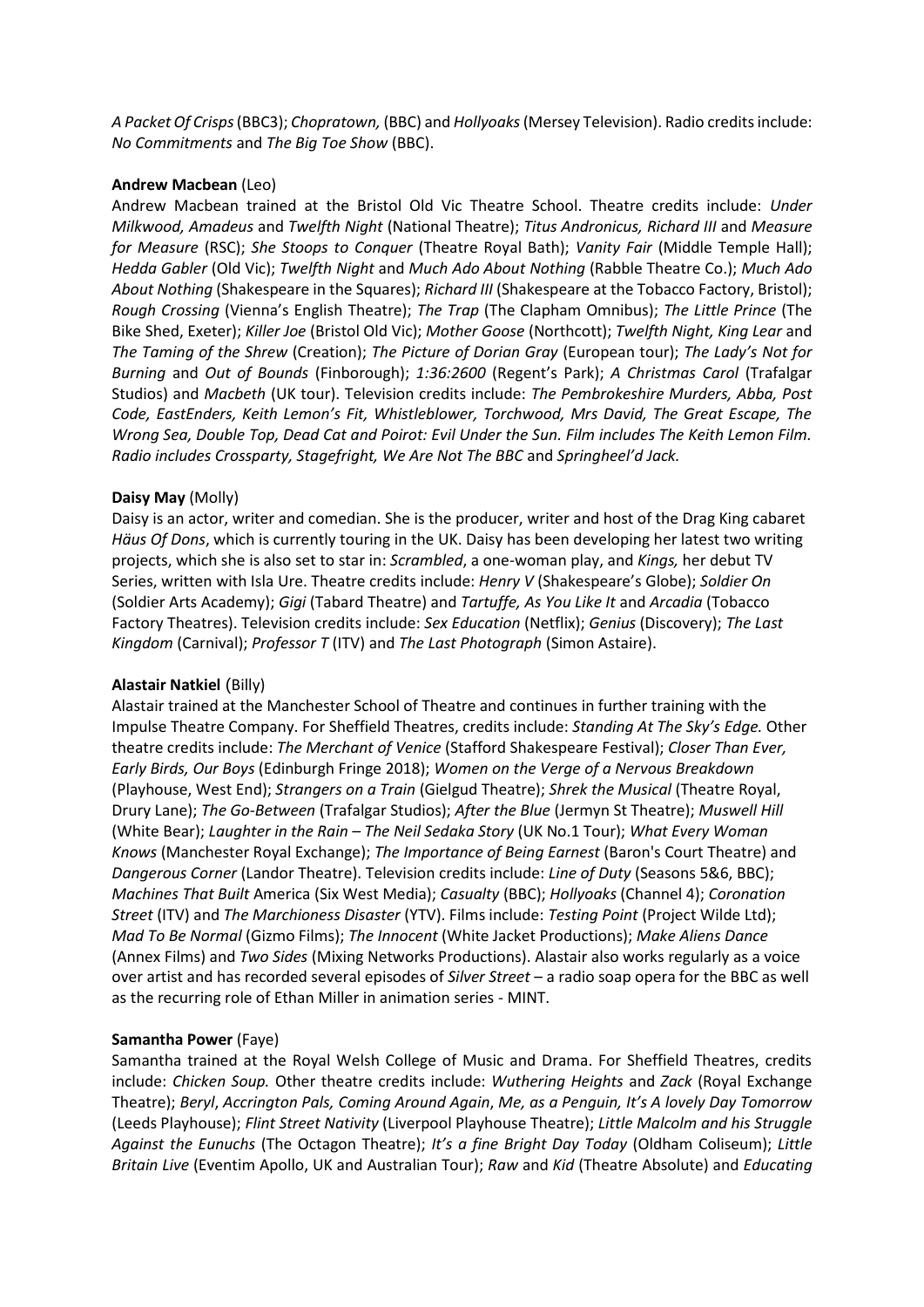*Rita* (Theatre Royal Brighton). Film credits include: *The Lowdown* and *Mischief Night* (Film4)*.* Radio credits include: *Little Britain, Little Brexit, Charlotte Bronte in Babylon, Porcelain; The Murder Trial of Sophie Lancaster* and *The Odd Job.* Television credits include: *Shakespeare & Hathaway, Whitstable Pearl, Ackley Bridge, Cold Call, Ordinary Lies, Coronation Street, Little Britain, Little Britain Abroad, A Broken Family Together, Come Fly With Me, Shameless, The Cup, Lunch Monkeys, Massive, Wolfblood, Wolfblood Secrets, All at Sea, Doctors, The 4 O'Clock Club, Holby City, Prisoner's Wives, The Mimic, In With The Flynn's, Starlings, Waterloo Road, Crime Stories, Moving On, Twisted Tales, New Street Law, The Royal, The Safe House, Where the Heart Is, Heartbeat, City Central, The Cops, Peak Practice, A Prince Among Men, Mash and Peas, No Bananas* and *It's Adam and Shelly.* 

### **Guy Rhys** (Omar)

Theatre credits include: *24 Hours Of Peace* (Royal Exchange); *Mother Courage And Her Children* (Headlong Theatre); *Mrs Dalloway* (Arcola Theatre); *The Resistable Rise Of Arturo Ui/ St Joan* (Donmar Warehouse); *Aesop's Fables, Grimm Tales, Jason & the Argonauts, My Father Odysseus* (Unicorn Theatre); *Bird* (Sherman Theatre Cymru); *Wendy & Peter Pan* (RSC); *Star Cross'd* (Oldham Coliseum); *A View From The Bridge* (Royal Exchange); *Rafta Rafta* (Bolton Octagon); *Mother Courage And Her Children, The Power Book* (National Theatre); *The Allotment* (New Perspectives); *A Streetcar Named Desire* (Theatr Clwyd) *Othello* (Nottingham Playhouse); *Murmuring Judges, Transmission, The Ramanya* (Birmingham Rep); and *Romeo & Juliet* (Chichester Festival Theatre). TV credits include: *The Witcher* (Netflix); *The Ipcress File, The Bill, Fat Friends, Emmerdale, The Last Detective* (ITV); *The First Team, Motherfatherson, The Crimson Field, Doctors, Sorted, Holby City, Dalziel And Pascoe* (BBC); *Fallout* (Amazon); *No Angels* (Channel 4); *Outlaws* (BBC/Amazon Prime); *A&E* (2007) and *Big Bad World 2* (Comedy Central). Film credits include: *How To Build A Girl* (Film4/Lionsgate/Monumental) *Mary, Queen Of Scots* (Focus/Perfect World/Working Title) and *The Festival* (Film4). Radio credits include: *Shreber* and *Emile Zola: Blood, Sex And Money* (BBC).

#### **Lucie Shorthouse** (Zara)

For Sheffield Theatres, credits include: *Talent* and *Everybody's Talking About Jamie* (also West End transfer). Other theatre credits include: *Roller Diner* (Soho Theatre) and *The House Of In Between* (Theatre Royal, Stratford East). Television credits include: *[We Are Lady Parts](https://pro.imdb.com/title/tt10846104/?ref_=nm_filmo_tvinprod_1)* (Channel 4); *[Bulletproof](https://pro.imdb.com/name/nm7764898/?ref_=tt_cst_2)* (Sky One); *Ten Percent* (Amazon Prime); *[Line Of Duty](https://pro.imdb.com/title/tt6148492/?ref_=nm_filmo_pasttv_4_1)* (BBC); *[Cleaning Up](https://pro.imdb.com/title/tt8933898/?ref_=nm_filmo_pasttv_2_1)* and *[The Sound](https://pro.imdb.com/title/tt5285494/?ref_=nm_filmo_pasttv_5)  [Of Music Live!](https://pro.imdb.com/title/tt5285494/?ref_=nm_filmo_pasttv_5)* (ITV).

#### **Dumile Sibanda** (Ava)

Dumile recently graduated from Bristol Old Vic Theatre School. Theatre credits include: *Hansel And Gretel* (Insane Root Theatre); *Hedda* and *The Three Seagulls* (Bristol Old Vic).

#### **Jabez Sykes** (Mason)

Theatre Credits include: *Twinkle & The Mechanical Light Machine* and *The Secret of Christmas Eve* (Oldham Theatre Workshop); *Romeo & Juliet* (Grange Theatre); *Birthday* (Tour); *The Visitors Book* and *Spring Awakening* (Hope Mill Theatre); *The Snow Queen* (Hope Mill Theatre/Nottingham Playhouse); *Kiss Me Quickstep* (Oldham Coliseum). Other Credits include: *Works of Art* workshop (Turbine Theatre); *National Elf (At Your) Service* (Short Film).

#### **Maia Tamrakar** (Liv)

Theatre credits include: *Spring Awakening* (Almeida Theatre); *Shakespeare In Love, Hamlet, Bitch Boxer* and *Twelfth Night* (Mountview Academy of Theatre Arts); *The Lion King* (Disney, UK tour) and *Les Misérables* (Cameron Mackintosh, UK tour). Television credits include: *Strike: Troubled Blood* (BBC/HBO Max); *Ball & Boe: A Very Merry Christmas* (ITV) and *The Sparticle Mystery* (BBC). Recording credits include: *Awake & Sing* (Mountview Academy of Theatre Arts).

**Joe Usher** (Trent)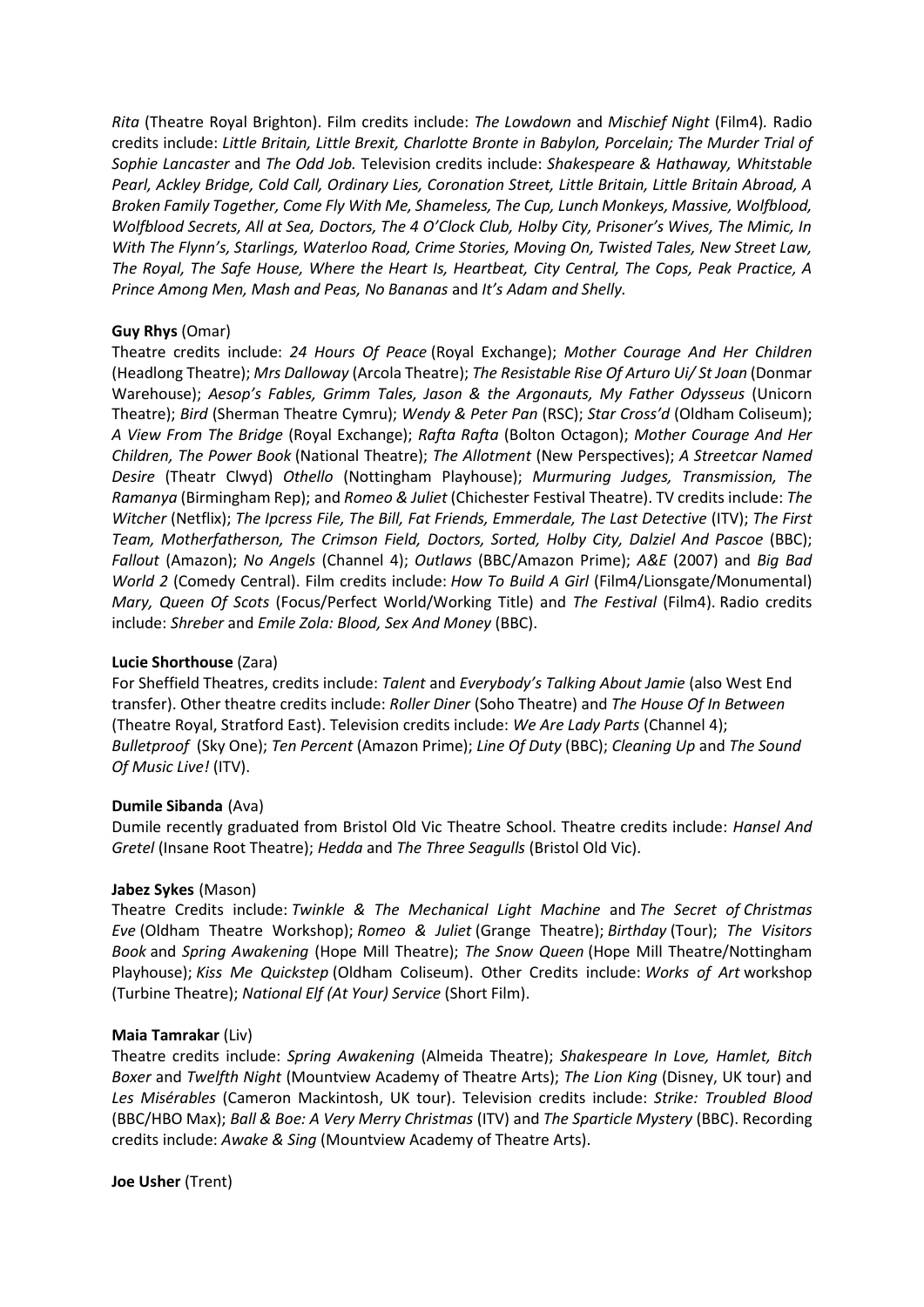Theatre credits include: *The Last Days Of Judas*, *A Midsummer Night's Dream, The Seagull, 12 Dancing Princesses* and *One Minute,* (Bristol Old Vic Theatre School); *Macbeth* (Bristol Old Vic); *The Gashlycrumb Tinies* (Wise Children); *Absolute Scenes* (Sleepdogs/Bristol Old Vic Theatre School); *Parade, The Legend of Sleepy Hollow* and *Spring Awakening* (National Youth Music Theatre) and *Titanic: The Musical, Oliver*! and *Hairspray* (Stagedright Youth Theatre). Music video credits include: *Peaky* (Louis Oliver Byrne); *Cabin Fever* (Joe Usher) and *Pretending - Orla Gartland* (Rosie Brear). Film credits include: *Pictured Are The Lovers* (Tess Bowman); *Pied Piper* (Bristol Old Vic Theatre School) and *The Prang* (Bristol Old Vic).

### **Chanel Waddock** (Coco)

Chanel trained at Bristol Old Vic Theatre School. Theatre credits include: *Hamlet* (National Theatre) and *Bonsai Baby* (Theatre 503). Television credits include: *Sneakerhead* (Netflix;) *London Kills* (Acorn TV0 and *This Is Going To Hurt* (BBC).

#### **Leo Wan** (Xander)

Theatre credits include: *The Mirror and the Light* (Gielgud Theatre); *Miss Julie* (Storyhouse); *As You Like It, The Taming of the Shrew* (Royal Shakespeare Company); *The Great Wave* (National

Theatre); *Shakespeare Within the Abbey, Sonnet Walks* (Shakespeare's Globe); *Forgotten* 遗忘*, Tamburlaine (Arcola Theatre); The Spanish Tragedy (Old Red Lion); Das Ding, The Rover (New Diorama Theatre)* and *Jekyll & Hyde* (S*outhwark Playhouse)*. Television credits include: *Bridgerton*  (Netflix) and *Crashing* (Channel 4). Radio credits include: *Death at the Airport, Lights! Camera! Kidnap!, Prime Cut, Tracks, Look Who's Back, The Periodic Table, Memsahib Emma.*

### **Creative Biographies**

**Chris Bush** (Writer) is a Sheffield-born playwright, lyricist and theatre-maker**.** For Sheffield Theatres, credits include *The Band Plays On, Standing at The Sky's Edge* (Best Musical Production at the UK Theatre Awards, South Bank Sky Arts Theatre Award for Best Musical), *Steel, What We Wished For, A Dream* and *The Sheffield Mysteries.* Other theatre credits include *Nine Lessons And Carols* (Almeida), *Faustus: That Damned Woman* (Headlong/Lyric Hammersmith), *Pericles* (National Theatre), *The Assassination of Katie Hopkins* (Theatr Clwyd, Best Musical Production at the UK Theatre Awards), *The Changing Room* (NT Connections), *Scenes From The End of The World* (Yard Theatre/CSSD), *Larksong* (New Vic Theatre), *A Declaration From The People* (National Theatre), *Kein Weltuntergang* (Schaubühne, Berlin) and *Hungry* (Paines Plough Roundabout).

**Robert Hastie** (Director) is Artistic Director of Sheffield Theatres. For Sheffield Theatres, credits include *She Loves Me, The Band Plays On, Coriolanus*, *Guys and Dolls, Standing at the Sky's Edge, A Midsummer Night's Dream, The York Realist* (co-produced with the Donmar Warehouse)*, The Wizard of Oz, Of Kith and Kin* (co-produced with the Bush Theatre) and *Julius Caesar*. Other theatre credits include *Macbeth* (Shakespeare's Globe); *Breaking the Code* (Manchester Royal Exchange); *Henry V (*Regent's Park Open Air Theatre); *Cat on a Hot Tin Roof* (Theatr Clwyd); *My Night with Reg, Splendour (*Donmar Warehouse); *Carthage, Events While Guarding The Bofors Gun* (Finborough Theatre); *Sixty-Six Books* (Bush Theatre) and *A Breakfast of Eels* (Print Room). Television includes *Sex Education* - *Romeo and Juliet* stage direction (Netflix).

**Anthony Lau** (Director) is RTYDS Associate Artistic Director at Sheffield Theatres. He was previously Laboratory Associate Director at Nuffield Southampton Theatres and trained as a director at LAMDA and at the National Theatre Studio. For Sheffield Theatres, credits include *Anna Karenina* and *The Band Plays On* (Co-Director). Other credits as Director include *The Shadow Factory* revival and *Juicy and Delicious* (Nuffield Southampton Theatres); *A Better Man* and *The Cherry Orchard* parallel project